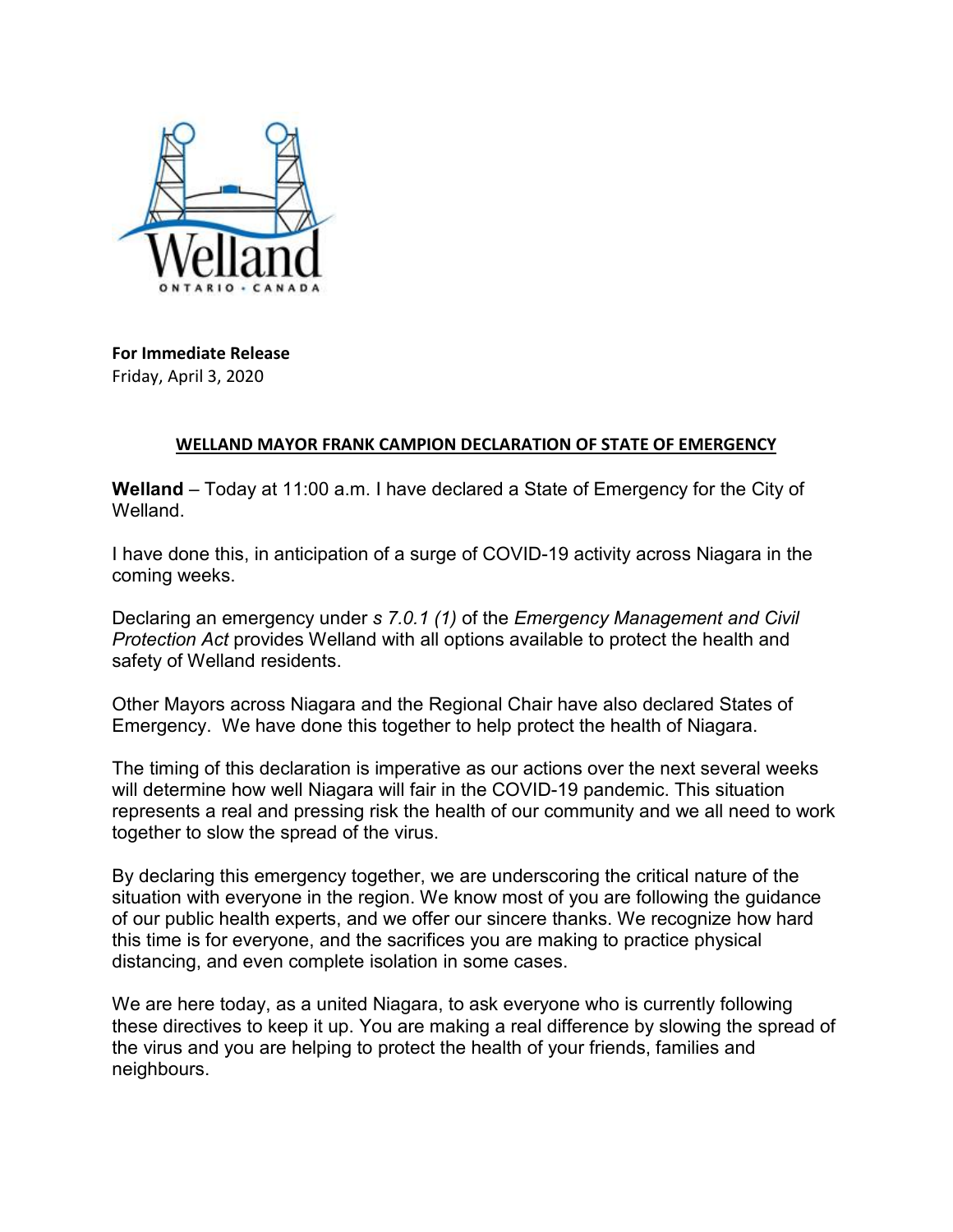Your responsible behaviour is also helping to protect our vital health care workers, hospital staff and first responders. These are the people who are working around the clock to keep us all safe and we all need to step up and do our part to help keep them healthy.

But through this declaration we also want to address those in our communities who think these rules and regulations do not apply to them. Ignoring the order to stay home and practice physical distancing is not negotiable. We are at a tipping point in this pandemic, and everyone needs to get onboard – we are all in this together and we need everyone to do their part.

We know that with the arrival of warmer weather, and the upcoming religious holidays, there will be some across Niagara who may not follow the public health directions as closely as they should be. But these next few weeks could be the most important for our community if we want to slow the spread of the virus and protect as many people as possible.

On behalf of the people of Niagara, we would like to offer our heartfelt thanks and gratitude to the health care workers, hospital staff and first responders in our community. You are doing incredible work and putting your health on the line to keep us all safe. We will forever be in your debt.

We want to acknowledge and thank the residents, non-profit groups and service clubs helping those in need during these difficult times. We recognize these efforts and encourage those who are helping their neighbours in self-isolation due to age, health or being at a higher risk to keep it up.

We also want to call the people of Welland and Niagara to action. There are countless examples of our residents and businesses rising the occasion over the past 50 years, and this will be no different. We ask you to check in on each other with a phone call, email or video chat. Offer to help friends, family and loved ones with groceries if you have to make the trip. If you have family members or neighbours over the age of 70 do what you can to make sure they don't have to leave the house. And finally, if you have the means, consider making financial donations to your local food banks.

It is during these most challenging times that Niagara proves it is one of the best places to live, work, raise a family and do business. As your Mayors and Regional Chair, we want to assure you that when we emerge on the other side of this emergency we will be a stronger, and more resilient Niagara.